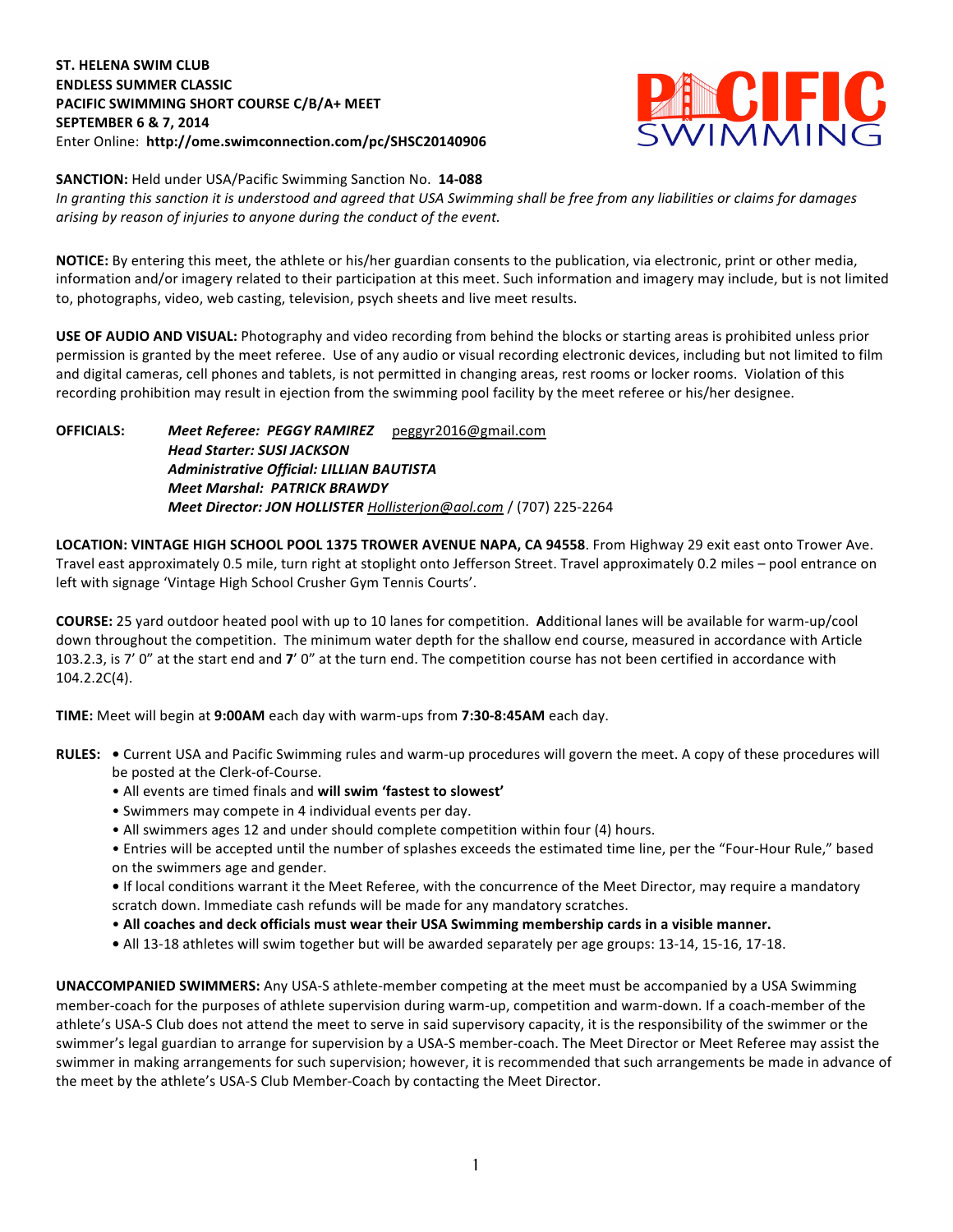**RACING STARTS:** Swimmers must be certified by a USA-S member-coach as being proficient in performing a racing start, or must start the race in the water. It is the responsibility of the swimmer or the swimmer's legal guardian to ensure compliance with this requirement.

RESTRICTIONS: • Smoking and the use of other tobacco products is prohibited on the pool deck, in the locker rooms, in spectator

seating or standing areas and in all areas used by swimmers, during the meet and during warm-up periods.

- Sale and use of alcoholic beverages is prohibited in all areas of the meet venue.
- No glass containers are allowed in the meet venue.
- No propane heater is permitted except for snack bar/meet operations.
- All shelters must be properly secured.
- No pets are allowed on deck at anytime

• Except where venue facilities require otherwise, changing into or out of swimsuits other than in locker rooms or other designated areas is not appropriate and is strongly discouraged.

**ELIGIBILITY:** • Swimmers must be current members of USA-S and enter their name and registration number on the meet entry card as they are shown on their Registration Card. If this is not done, it may be difficult to match the swimmer with the registration and times database. The meet host will check all swimmer registrations against the SWIMS database and if not found to be registered, the Meet Director shall accept the registration at the meet (a \$10 surcharge will be added to the regular registration fee). Duplicate registrations will be refunded by mail.

• Swimmers in the "A" Division must have met at least the "PC-A" time standard. Swimmers in the "B" Division must have met at least the "PC-B" time standard. All entry times slower than the listed "PC-B" time standard will be in the "C" Division. 

• Entries with "NO TIME" will be accepted.

• Entry times submitted for this meet will be checked against a computer database and may be changed in accordance with Pacific Swimming Entry Time Verification Procedures.

• Disabled swimmers are welcome to attend this meet and should contact the Meet Director or Meet Referee regarding any special accommodations on entry times and seeding per Pacific Swimming policy.

• Swimmers 19 years of age and over may compete in the meet for time only, no awards. Such swimmers must have met standards for the 17-18 age group.

• The swimmer's age will be the age of the swimmer on the first day of the meet.

**ENTRY FEES: \$4.00 per event plus an \$8.00 participation fee per swimmer.** Relay team fees are \$9.00 per team. Entries will be rejected if payment is not sent at time of request. Make checks payable to SHSC. Relay fees can be paid the day of the meet.

RELAYS: The Relays will be a 'Summer Themed' relays. Relay teams can be Mixed Gender. All Relays will be deck seeded and entries must be received by the Clerk of Course at a time determined each day by the Referee.

**ONLINE ENTRIES:** To enter online go to: **http://ome.swimconnection.com/pc/SHSC20140906** to receive an immediate entry confirmation. This method requires payment by credit card. Swim Connection, LLC charges a processing fee for this service, equal to \$1 per swimmer plus 5% of the total Entry Fees. Please note that the processing fee is a separate fee from the Entry Fees. If you do not wish to pay the processing fee, enter the meet using a mail entry. Entering online is a convenience, is completely voluntary, and is in no way required or expected of a swimmer by Pacific Swimming. Online entries will be accepted through Wednesday, August 27, 2014 at 11:59pm. 

**MAILED OR HAND DELIVERED ENTRIES**: Entries must be on the attached consolidated entry form. Forms must be filled out completely and printed clearly with swimmers best time. Entries must be postmarked by midnight, Monday, August 25, 2014 or hand delivered by 6:00 p.m. Wednesday, August 27, 2014. No late entries will be accepted. No refunds will be made, except mandatory scratch downs. Requests for confirmation of receipt of entries should include a self-addressed envelope.

## **Make check payable to: ST. HELENA SWIM CLUB (SHSC)**

| Mail entries to: SHSC c/o CATHERINE DURRAND | <b>Hand deliver entries to: KEVIN TWOHEY</b> |                           |
|---------------------------------------------|----------------------------------------------|---------------------------|
| P.O. BOX 373                                |                                              | <b>588 EAST ZINFANDEL</b> |
| ST. HELENA. CA 94574                        |                                              | ST. HELENA. CA 94574      |

**CHECK-IN:** The meet will be deck seeded. Swimmers must check-in at the Clerk-of-Course. Close of check-in for all individual events shall be no more than 60 minutes before the estimated time of the start of the first heat of the event. No event shall be closed more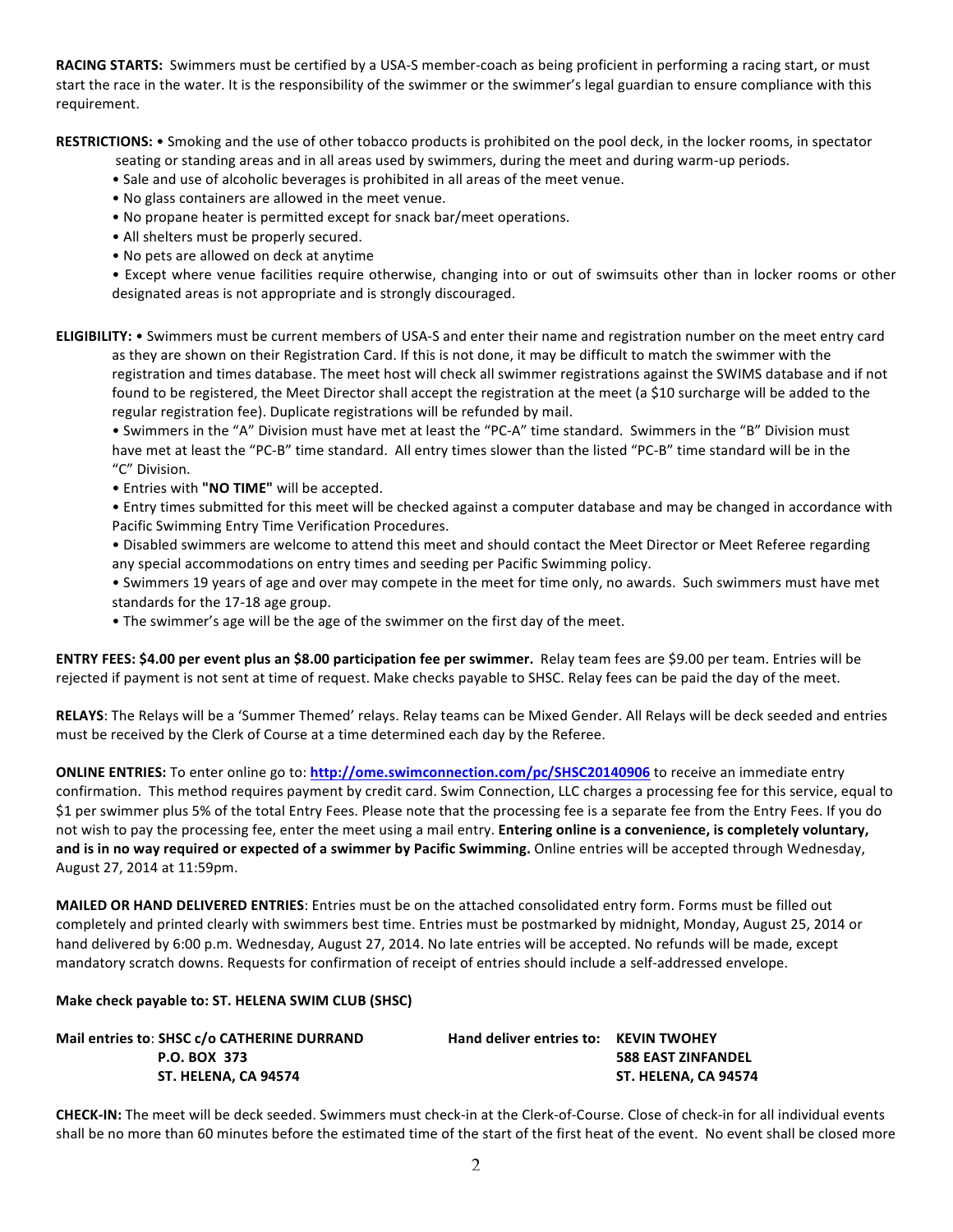than 30 minutes before the scheduled start of the session. Swimmers who do not check in will not be seeded and will not be allowed to compete in that event.

**SCRATCHES:** Any swimmer not reporting for or competing in an individual event will not be penalized.

**AWARDS:** Ribbons will be awarded to the 1<sup>st</sup>-8<sup>th</sup> place finishers in the 'A', 'B', 'C' divisions for each event and age group 6 & Under, 7-8, 9-10, 11-12, 13-14, 15-16, 17-18. Swimmers 19 years of age and older will not receive awards. 'A' medals will be awarded to swimmers with an entry time slower than 'A' achieving a PC'A' time standard for the first time. Ribbons will be available to be picked up by swimmers, coaches or a representative at the end of the day of the meet. Ribbons not picked up will be mailed to the swimmers team. To facilitate mailing, teams should hand a postage paid mailing envelope to the Clerk of the Course at the meet. Unattached swimmers must leave a mailing address at the Clerk of the Course prior to leaving the meet.

**ADMISSION:** Free. A meet program will be available for \$4.00

REFRESHMENTS: A snack bar will be available throughout the competition. Coaches and working deck officials will be provided lunch. Hospitality will serve refreshments to timers and volunteers.

**MISCELLANEOUS:** No overnight parking is allowed. Facilities will not be provided after meet hours.

**MINIMUM OFFICIALS RULE:** No more than 3 days after close of entries, meet management (Meet Director and/or Meet Referee) shall contact a representative from each team participating in the meet, and provide a preliminary inventory of the officials that team is required to provide for each session. Each team shall, by the start of the meet, provide to the Meet Director or designee a list of Officials who have agreed to represent that team during each session of the meet.

At the meet, meet management shall conduct an inventory of officials, and shall compare the number of swimmers entered in each session by each team with the number of officials present representing each team. If meet management certifies that a team has not provided sufficient officials for any session of the meet in accordance with the table below, excluding finals in a trials and finals meet, the team will be fined \$100 per missing official per session of the meet.

| Club swimmers entered in session | Trained and carded officials requested |
|----------------------------------|----------------------------------------|
| $1 - 10$                         |                                        |
| $11 - 25$                        |                                        |
| 26-50                            |                                        |
| $51 - 75$                        |                                        |
| 76-100                           |                                        |
| 100 or more                      |                                        |

\*Zone 3 will include Colorado, Intermediary/ Chief Timing Judge, and Computer operator in the count of officials for a session although these positions are not carded. Zone 3 will accept Trainees in the count of officials for a session, as long as they are carded. Teams may use officials "borrowed" from other teams, or unattached officials at the meet who agree, to fulfill their obligation under the rule.

## **EVENT SUMMARY**

|           | <b>SATURDAY</b> |                 |                 | <b>SUNDAY</b>          |                 |            |            |  |  |  |
|-----------|-----------------|-----------------|-----------------|------------------------|-----------------|------------|------------|--|--|--|
| 8 & UN    | $9-10$          | $11 - 12$       | 13-18           | 8 & UN                 | $9-10$          | $11 - 12$  | 13-18      |  |  |  |
| 200 IM    | 200 IM          | 200 IM          | 200 IM          | 100 IM<br>100 IM       |                 | 400 IM     | 400 IM     |  |  |  |
| 25 Fly    | <b>100 Fly</b>  | 100 Fly         | 100 Back        | 25 Free<br>50 Free     |                 | 100 Free   | 100 Free   |  |  |  |
| 25 Back   | 50 Back         | 50 Back         | <b>500 Free</b> | <b>500 Free</b>        | <b>500 Free</b> | 50 Breast  | 200 Breast |  |  |  |
| 50 Breast | 100 Breast      | <b>500 Free</b> | 100 Breast      | 25 Breast<br>50 Breast |                 | 100 Back   | 200 Back   |  |  |  |
| 50 Free   | 100 Free        | 100 Breast      | 200 Free        | 50 Back                | 100 Back        | 50 Fly     | 50 Free    |  |  |  |
|           |                 | 50 Free         | 100 Fly         | <b>50 Fly</b>          | 50 Fly          |            |            |  |  |  |
| 100 Free  | 200 Free        | 200 Free        | 200 Free        | 100 Medley             | 200 Medley      | 200 Medley | 200 Medley |  |  |  |
| Relay     | Relay           | Relay           | Relay           | Relay                  | Relay           | Relay      | Relay      |  |  |  |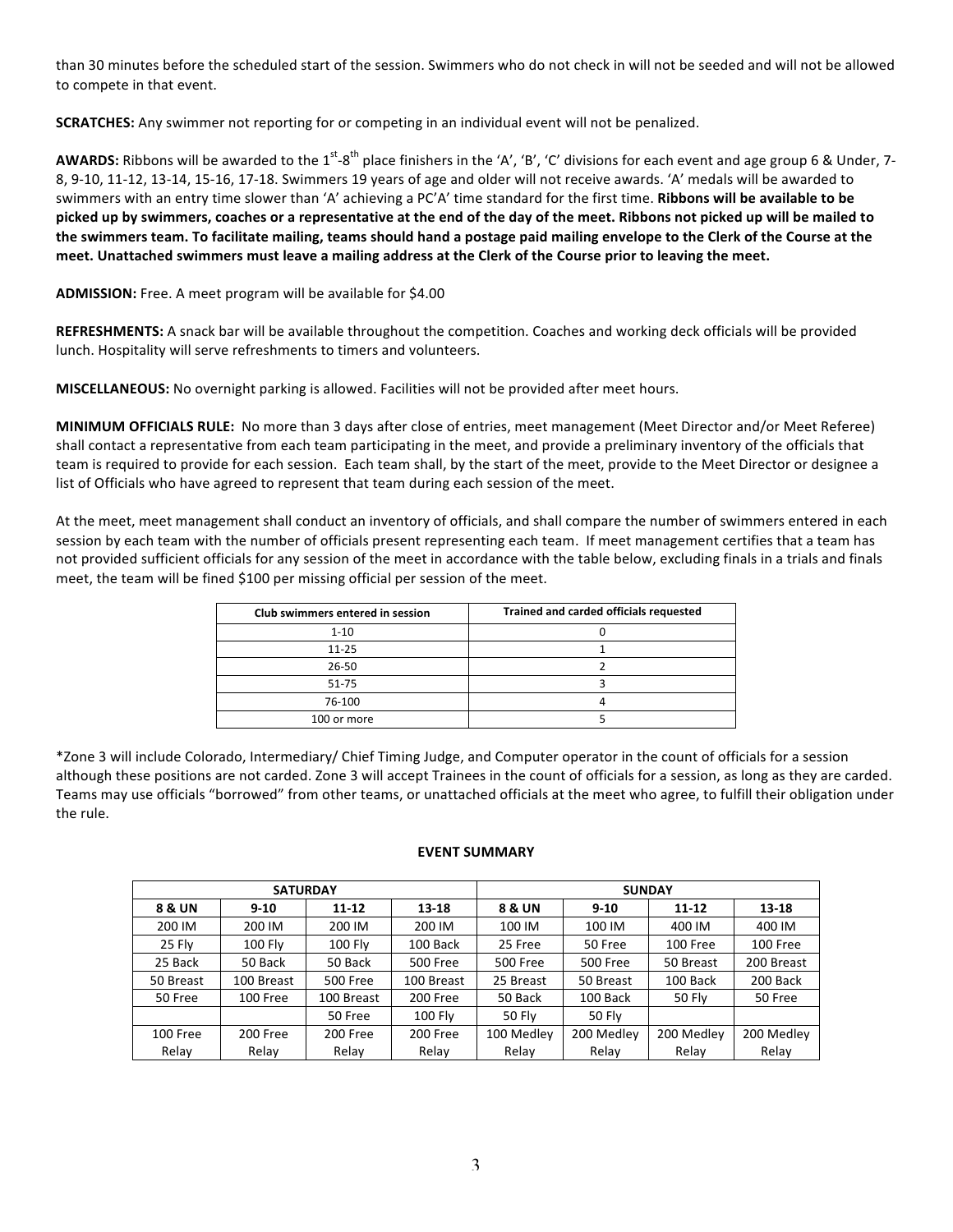| SATURDAY, SEPTEMBER 6, 2014 |                       |                | SUNDAY, SEPTEMBER 7, 2014 |                         |  |  |
|-----------------------------|-----------------------|----------------|---------------------------|-------------------------|--|--|
| <b>EVENT#</b>               | <b>EVENT</b>          | <b>EVENT#</b>  | <b>EVENT#</b>             | <b>EVENT</b>            |  |  |
| $\mathbf{1}$                | 13-18 200 IM          | $\overline{2}$ | 47                        | 13-18 400 IM            |  |  |
| $\overline{3}$              | 11-12 200 IM          | $\overline{4}$ | 49                        | 11-12 400 IM            |  |  |
| 5                           | 10 & Un 200 IM        | 6              | 51                        | 9-10 100 IM             |  |  |
| $\overline{7}$              | 11-12 100 Fly         | 8              | 53                        | 8 & Un 100 IM           |  |  |
| 9                           | 9-10 100 Fly          | 10             | 55                        | 13-18 100 Free          |  |  |
| 11                          | 8-UN 25 Fly           | 12             | 57                        | 11-12 100 Free          |  |  |
| 13                          | 13-18 100 Back        | 14             | 59                        | 9-10 50 Free            |  |  |
| 15                          | 11-12 50 Back         | 16             | 61                        | 8 & Un 25 Free          |  |  |
| 17                          | 9-10 50 Back          | 18             | 63                        | 13-18 200 Breast        |  |  |
| 19                          | 8 & Un 25 Back        | 20             | 65                        | 11-12 50 Breast         |  |  |
| 21                          | 13-18 500 Free        | 22             | 67                        | 10 & Un 500 Free        |  |  |
| 23                          | 11-12 500 Free        | 24             | 69                        | 9-10 50 Breast          |  |  |
| 25                          | 13-18 100 Breast      | 26             | 71                        | 8 & Un 25 Breast        |  |  |
| 27                          | 11-12 100 Breast      | 28             | 73                        | 13-18 200 Back          |  |  |
| 29                          | 9-10 100 Breast       | 30             | 75                        | 11-12 100 Back          |  |  |
| 31                          | 8 & Un 50 Breast      | 32             | 77                        | 9-10 100 Back           |  |  |
| 33                          | 13-18 200 Free        | 34             | 79                        | 8 & Un 50 Back          |  |  |
| 35                          | 11-12 50 Free         | 36             | 81                        | 11-12 50 Fly            |  |  |
| 37                          | 9-10 100 Free         | 38             | 83                        | 9-10 50 Fly             |  |  |
| 39                          | 8 & Un 50 Free        | 40             | 85                        | 8 & Un 50 Fly           |  |  |
| 41                          | 13-18 100 Fly         | 42             | 87                        | 13-18 50 Free           |  |  |
| 43                          | 8 & Un 100 Free Relay |                | 89                        | 8 & Un 100 Medley Relay |  |  |
| 44                          | 9-10 200 Free Relay   |                | 90                        | 9-10 200 Medley Relay   |  |  |
| 45                          | 11-12 200 Free Relay  |                | 91                        | 11-12 200 Medley Relay  |  |  |
| 46                          | 13-18 200 Free Relay  |                | 92                        | 13-18 200 Medley Relay  |  |  |

| SATURDAY, SEPTEMBER 6, 2014 |                       | SUNDAY, SEPTEMBER 7, 2014 |               |                         |    |
|-----------------------------|-----------------------|---------------------------|---------------|-------------------------|----|
| <b>EVENT#</b>               | <b>EVENT</b>          | <b>EVENT#</b>             | <b>EVENT#</b> | <b>EVENT#</b>           |    |
| $\mathbf{1}$                | 13-18 200 IM          | $\overline{2}$            | 47            | 13-18 400 IM            | 48 |
| $\overline{3}$              | 11-12 200 IM          | $\overline{4}$            | 49            | 11-12 400 IM            | 50 |
| 5                           | 10 & Un 200 IM        | 6                         | 51            | 9-10 100 IM             | 52 |
| $\overline{7}$              | 11-12 100 Fly         | 8                         | 53            | 8 & Un 100 IM           | 54 |
| 9                           | 9-10 100 Fly          | 10                        | 55            | 13-18 100 Free          | 56 |
| 11                          | 8-UN 25 Fly           | 12                        | 57            | 11-12 100 Free          | 58 |
| 13                          | 13-18 100 Back        | 14                        | 59            | 9-10 50 Free            | 60 |
| 15                          | 11-12 50 Back         | 16                        | 61            | 8 & Un 25 Free          | 62 |
| 17                          | 9-10 50 Back          | 18                        | 63            | 13-18 200 Breast        | 64 |
| 19                          | 8 & Un 25 Back        | 20                        | 65            | 11-12 50 Breast         | 66 |
| 21                          | 13-18 500 Free        | 22                        | 67            | 10 & Un 500 Free        | 68 |
| 23                          | 11-12 500 Free        | 24                        | 69            | 9-10 50 Breast          | 70 |
| 25                          | 13-18 100 Breast      | 26                        | 71            | 8 & Un 25 Breast        | 72 |
| 27                          | 11-12 100 Breast      | 28                        | 73            | 13-18 200 Back          | 74 |
| 29                          | 9-10 100 Breast       | 30                        | 75            | 11-12 100 Back          | 76 |
| 31                          | 8 & Un 50 Breast      | 32                        | 77            | 9-10 100 Back           | 78 |
| 33                          | 13-18 200 Free        | 34                        | 79            | 8 & Un 50 Back          | 80 |
| 35                          | 11-12 50 Free         | 36                        | 81            | 11-12 50 Fly            | 82 |
| 37                          | 9-10 100 Free         | 38                        | 83            | 9-10 50 Fly             | 84 |
| 39                          | 8 & Un 50 Free        | 40                        | 85            | 8 & Un 50 Fly           | 86 |
| 41                          | 13-18 100 Fly         | 42                        | 87            | 13-18 50 Free           | 88 |
| 43                          | 8 & Un 100 Free Relay |                           | 89            | 8 & Un 100 Medley Relay |    |
| 44                          | 9-10 200 Free Relay   |                           | 90            | 9-10 200 Medley Relay   |    |
| 45                          | 11-12 200 Free Relay  |                           | 91            | 11-12 200 Medley Relay  |    |
| 46                          | 13-18 200 Free Relay  |                           | 92            | 13-18 200 Medley Relay  |    |

All 500 swimmers must provide their own lap counter. 13-18 500 Free will be swum together and awarded separately as 13-14, 15-16, 17-18. 10 & Under 500 Free will be swum together awarded separately as 9-10 and 8 & Under

Use the following URL to find the time standards: http://www.pacswim.org/swim-meets-times/standards